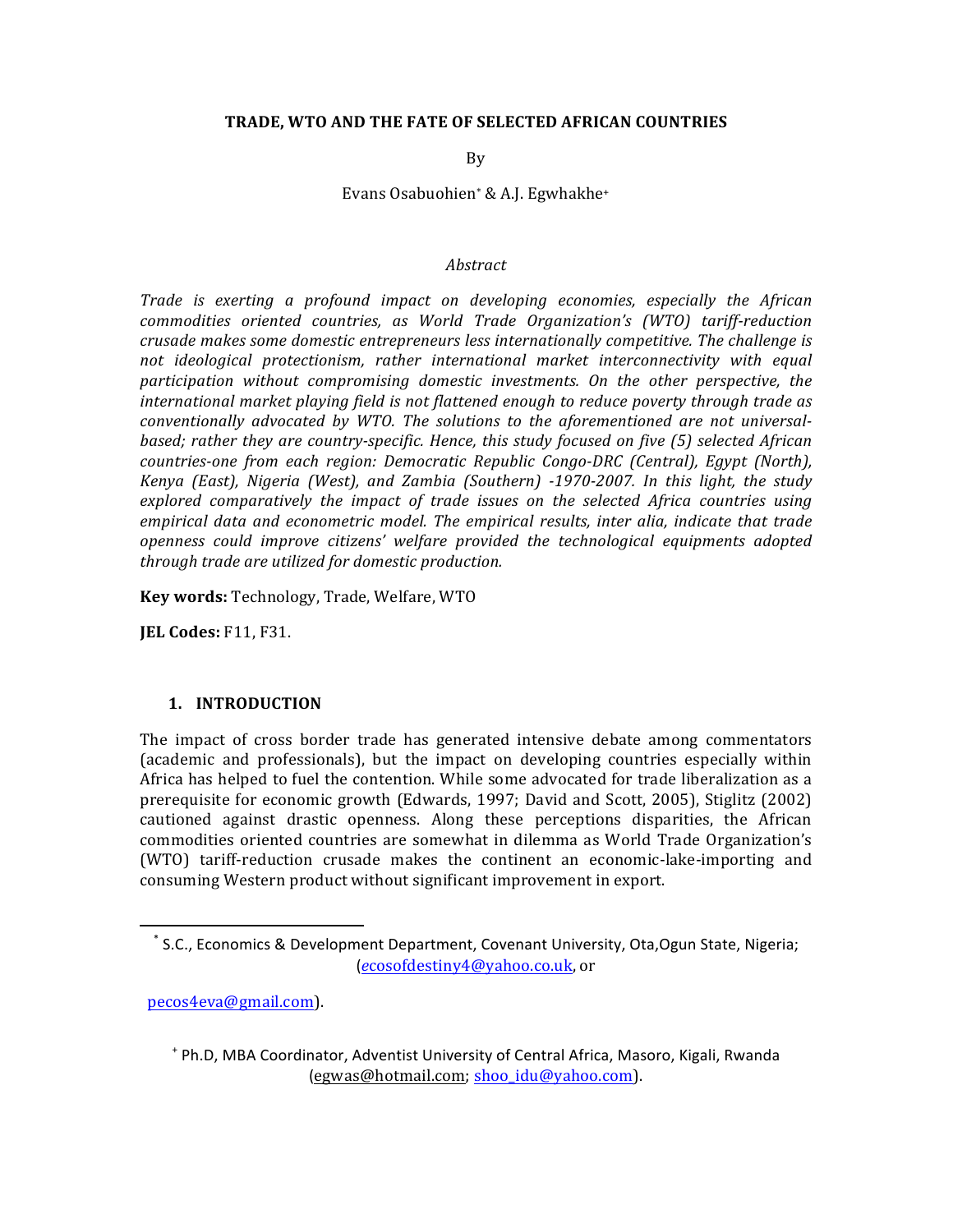From a cursory observation, almost all Africa countries have instituted strategic vision aiming at 2020 as the developmental hallmark. However, the intrinsic mistake is to anchor a developmental strategy on the expansion of primary product exports. This assumption rests on the precept that the price of primary products at the international market is always affected by unfavourable terms of trade. Also, the forces of nature at times may affect the harvest of the agricultural produce. Moreover, the crucial aspect in the international trade is the masqueraded protectionism adopted by the developed world against African manufactured products- low standard. While WTO has claimed to be upright in its policies implementations, the body has not done much with respect to cautioning the developed countries in their tacit policies of protectionism.

The current tariff reduction issue is a strategic means of polishing the poverty of Africans and to make the unending economic failure a home-breed disappointment. This economic failure has been among others the ingredient fuelling the political unrest within Africa nations. The failure should be understood as a system error, that economic development is both interrelated and interactive. The exceptional advantage accorded the developed countries within the WTO creates an element of hierarchy within the system. Hence, instead of comparative advantage, the system stimulates complementary trade-off. The trade excluded exhibits characteristics of *have-nots* despite Africans' participation in international trade. 

The WTO's crusade for tariff-removal seems to be replacing the poverty eradication dictum that was embellished in the millennium developmental goals (MDGs). While some Africa countries have worked to roll-back poverty, the perception error cascaded to Africans has not changed. The error was initiated by the mistake that the Western countries have the therapeutic dose to Africa economic problems. Hence, prescriptive interventions have led to economic and political vulnerability over the years. Further, the policies and conditionalities dictated by International bodies at the international scene have not change the economic nature of Africa countries much.

From observation, the international businesses playing field and the WTO membership composition are not flattened enough to herald into Africa the promise of international trade. On the membership composition argument, the lopsided nature of WTO in terms of staffing arrangement is obvious. For example, USA and France has up to 45 members of staff each while some African countries such as Nigeria and Ghana have 1 and 2 members, respectively (Aremu, 2005). Some other African members have none at all. This reveals the reasons while policies are not always tailored for equitable implementation since the articulations were Western oriented instead of delegates' collective participations. Hence, the promise of world trade benefits for Africans remains unfulfilled. For instance, the total trade for services for Africa in 2007 was  $3\%$  compared to Asia 24% (WTO, 2008).

In articulating this, it is not this paper's proposal to promote protectionism or anti-WTO sentiment among Africa countries, rather a means of expanding participation autonomy and allows equitable economic development among WTO members. The preoccupation and our advocacy are on trade-democracy instead of trade-dependency. From this, WTO empowers each participating member states to gain from economic interdependency for economic development. Thus, a new perspective for reinterpreting trade to economic growth emerges instead of the traditional concept that limits and restricts the economic effort of the nations classified as living below certain income threshold.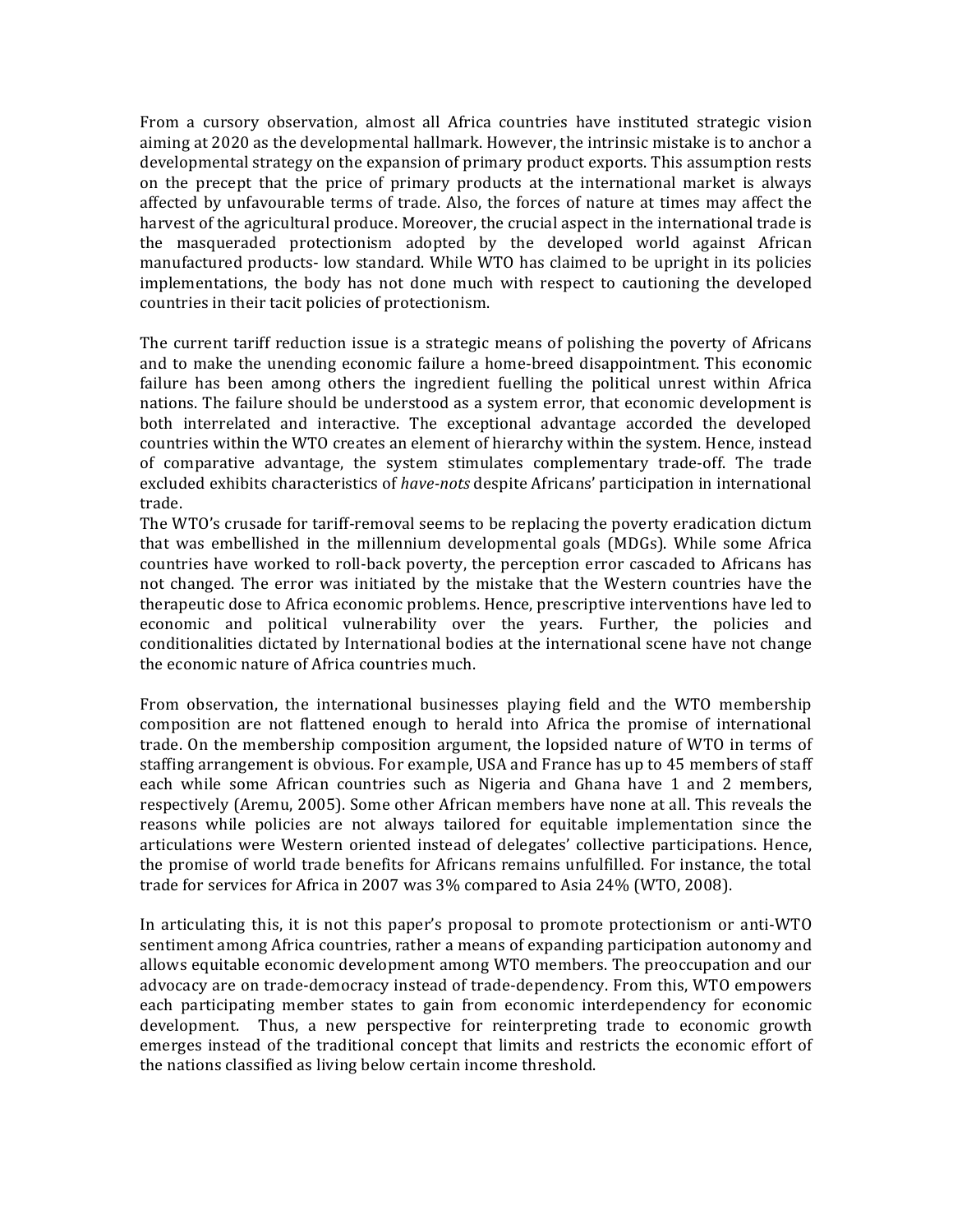In light of this, the paper examines the WTO's issue and the fate of five selected Africa countries namely- Democratic Republic of Congo-DRC (Central), Egypt (North), Kenya (East), Nigeria (West) and Zambia (Southern). The countries were selected on three criteria; real per capita GDP below US\$1,000; member of WTO; and relatively large size (UNCTAD, 2006; UNSTAT, 2008; WTO, 2008). The paper is structured into sections; introduction, theoretical and literature review, empirical model development, presentation of econometric results and analyses, and conclusion.

# 2. LITERATURE REVIEW AND THEORETICAL FRAMEWORK

From the era of Marco Polo till present, cross-border trade has been increasing as capitalists uncover trade routes, improved production system, transportation, and the technological supports that drive trade. Nevertheless, the 1990s saw a general conviction that crosscountries trade liberalization is imperative for economic growth. The validity of this conclusion was fostered by empirical and theoretical studies (Helpman and Krugman, 1985; Dollar, 1992; Sachs and Warner 1995; Edwards, 1997; David and Scott, 2005). Also, Grossman and Helpman (1995) presume that the world integration has an influence on the entrepreneurs which directly impact the social fabrics of nations' economic system. Hence, it is conventionally accepted that trade openness is a vital component of economic growth (Winters, 2002; Mackay and Winters, 2004).

Trade liberalization to economic growth is a multidimensional issue comprising of a complex number of aspects, e.g., tax, foreign direct investment, export, real gross domestic production, and poverty, which sometimes are difficult to evaluate. In particular, economic growth is influenced by a combination of factors, technology (Schumpeter, 1911; 1942), human capital and capital (Solow, 1957), production efficiency (Smith, 1776) and institutional framework (Powell and DiMaggio, 1991) characteristics. These studies offer insights into the relationship between examined categorical factor and economic growth. However, the studies are also complementary to one another.

The notion that trade liberalization and economic growth are positively correlated is credited to Solow (1956) which has significantly influence the empirical literature. The thrust of Solow argument was that market-centred trade liberalization will accelerate the dynamic of economic growth. With respect to individual productivity pay-off, the aggregate market interactions were to trigger growth (Bhagwati, 1988; Evans, 1989) which is in accordance with the neoclassic theory of trade and growth. However, the distinction between unknown probability and the known African countries' experiences-their propensity to actively participate in world trade needs adjustment despite the promise of economic growth.

The progress in trade is becoming even more important in the analysis of economic growth. Thus, it is necessary to examine theoretical and empirical evidences towards substantiating the claims of WTO that the removal of tariff influences economic growth. Some economic commentators give intellectual reasons for trade liberalization, and its propensity to promote economic growth. Among these scholars are Winters (2002); Stern (2001); Berg and Krueger  $(2003)$  and Mackay and Winters  $(2004)$ . These cross-countries empirical studies conclude that the liberalization of world trade has impacted significantly the economic growth of countries.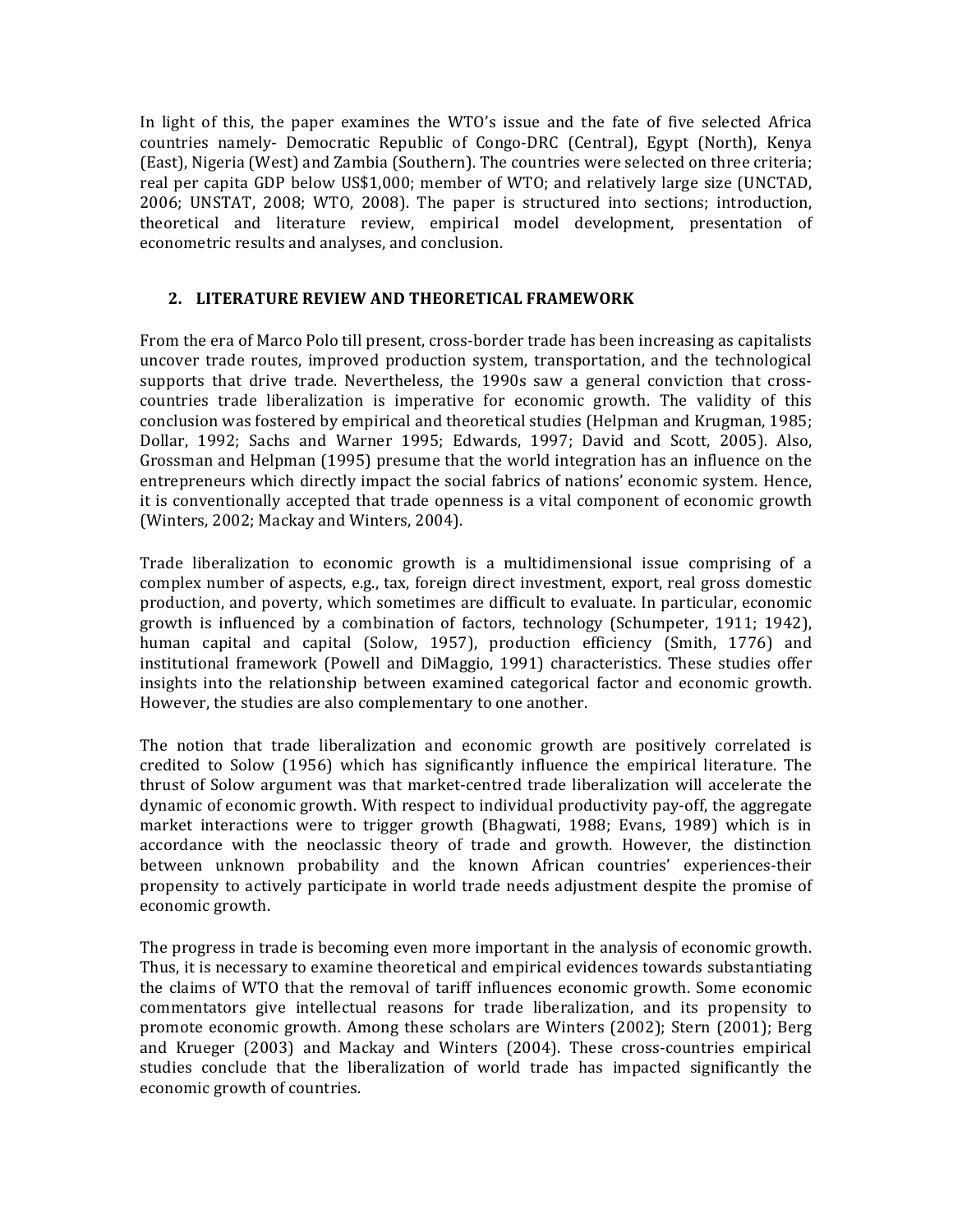From Mackay and Winters (2004) documentation, non-interruption in the importation of capital goods and technological goods create knowledge spillover which increases international competition. Through the competition, trade enhances growth and concomitantly leads to variety of goods availability at cheaper prices. The modern trade theory developed by Helpman and Krugman (1985) and the new growth theory by Grossman and Helpman (1991) illustrate that the benefits from trade is fundamental for free trade which makes it instrumental for economic growth. Although these studies were Western-based, some economists believe that the argument for freer trade provides significant incentives for developing countries. This view is common in the studies of Krueger  $(1999)$ , Srinivasan  $(2000)$ , Stiglitz  $(2002)$ , Tangermann and Josling  $(1999)$ , and Huff (2000).

In a similar manner, some empirical studies associated trade liberalization with wealth accumulation (e.g. Levine and Renelt, 1992 and Taylor, 1998) and that a stronger economic growth exists over a short period. In the same perspective, Tilat  $(2002)$  concludes that trade openness has no significant association with long-term economic growth and suggested that short-run effects out-weigh the perceived benefits of trade liberalization. However, the studies of Winters (2002) and Mackay and Winters (2004) found that in the short run, trade liberalization harms poor actors in the economy and even in the long run, successful open states may create a return to below the poverty line, which means an escalation in poverty density and a punctured economic growth.

Most economics literature supports the argument that a countries's development requires economic growth to alleviate poverty and greater participation in the world markets. However, some of the literature did not examine the possibility of "Goliath-David trade" to plummet economic growth. Unfortunately for most Africa countries, none of the promised benefits is secured, hence it is not difficult to link trade openness with a nation's less economic performance along e.g. primary extraction/commodities. This possibility was extensively examined by Rodriguez and Rodrik, (2001). The traditional theory of trade as illustrated by Stolper-Samulson reveals that an increase in the relative price of a commodity results a corresponding increase in the real-return to factors utilized in producing that commodity (Dixit and Norman, 1980).

To investigate the relationships between trade openness through tariff removal to economic growth within Africa, the effects on total factor productivity is imperative. Studies show that reduction in trade barriers were followed by significant increases in total factor productivity (TFP) Winters (2004). This resulted from the increase in import competition according to Ferriera and Rossi (2001) with the study in Brazil, Jonsson and Subramanian (2001) in South Africa and Karry (1997) obtain inconclusive results for China, while Aw, Chung, and Roberts (1999) discovered little evidence for Latin America and Asia, accordingly. However, the significance of these studies resonate the debate about whether agricultural commodities and primary extractions export for the poor countries in Africa is the option for tariff removal.

Freer trade by definition involves greater interdependence among nations, and Tilat (2002) linked it to the phenomenon of globalization. Although reforms have been uneven, there is clear evidence that protection of import substitutes with tariffs and non-tariff barriers within Sub-Saharan Africa has declined significantly (Nash, 1993). However, Africa's share in global exports fell from 4.5  $%$  in 1977 to 2  $%$  in 1997, and also, Africa's share of total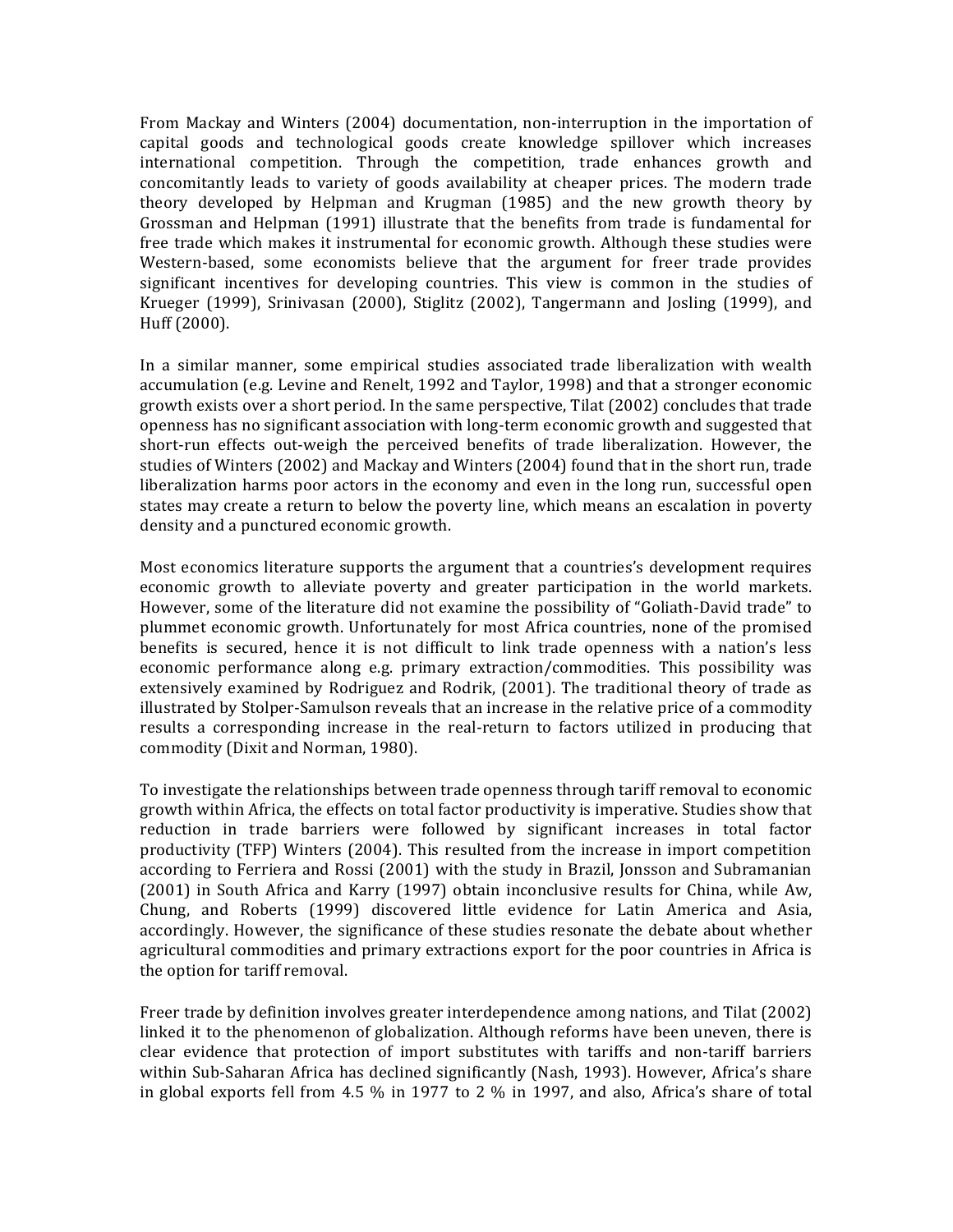developing country exports dropped from 15.5  $\%$  in 1981 to 9.2  $\%$  in 1997 after many countries implemented the Structural Adjustment Program. In addition, Africa's share of FDI flows to developing countries fell from 23  $%$  in 1970 to 4.7  $%$  in 1997 according to the African Development Bank (2000).

Nevertheless, the study of Agama (2001) in Africa which utilized a database to investigate the connection between trade openness and economic growth for forty countries in Africa is subjective. Agama argues that between 1980 and1999, the more open countries in Africa experienced higher economic growth rates than those that remained closed. Hence, Agama (2001) concludes that although trade liberalization and economic integration increases economic growth for African countries, increases in government consumption expenditure retards the growth. However, Agama (2001) observation is sensitive due to the negligence in considering contextual impact of wars, imposition of International Monetary Fund conditionality, and premature connection into globalization. Also, the study formulated and followed the findings of Western empirical cross-country studies: Dollar (1992), Ben-David  $(1993)$ , Sachs and Warner  $(1995)$ , and Frankel and Romer  $(1999)$  that connect trade openness with economic growth.

The debate about a positive empirical association between trade openness and economic growth especially within the Africa domain remains far from settled. In spite of the recent movement towards trade reforms for most Africa countries, there remain some major controversies regarding certain aspects of trade and the message of WTO. The effects of trade tariff removal and economic growth appear to be direct and imperative for some selected Africa countries. To satisfy the academic curiosity, this paper examines the relationship between trade WTO stance and citizens' welfare over a time-slice among Africa selected countries towards crafting policies for Africa leaders.

# 3. MODEL SPECIFICATION AND ESTIMATION TECHNIQUE

The model for this study assumes a relationship between citizens' welfare (measured by real per capita gross domestic products-*RPGDP*) and some economic variables as well as WTO variable that can exert influence on the welfare level of some selected African countries. It could be understood that real per capita income would be a best-fit proxy for the welfare level of the countries. This is because it shows the amount of wealth that can be accrued to each citizen. Other explanatory variables that were included in the empirical model are the level of trade openness in the countries (*OPEN*), domestic investment *(INVD*), and a measure of their technological advancement in their economic activities (*TECH*). This can be represented by the functional relationship below:

*RPGDPit = f(WTOit,OPENit,INVDit,TECHit,Uit)---------------------------------------------1*

The above equation can be expressed in explicit form as:

$$
rgdp_u = \alpha_0 + \alpha_1 wto_u + \alpha_2 open_u + \alpha_3 invd_u + \alpha_4 tech_u + e_u - - - - - - - - - - 2
$$

Where:

*rpgdp:* is the real per capita income measuring the welfare level in the countries.

*wto:* captures the influence of WTO agreements/activities especially with respect to tariff and trade in the countries. A dummy for WTO membership is used to measure this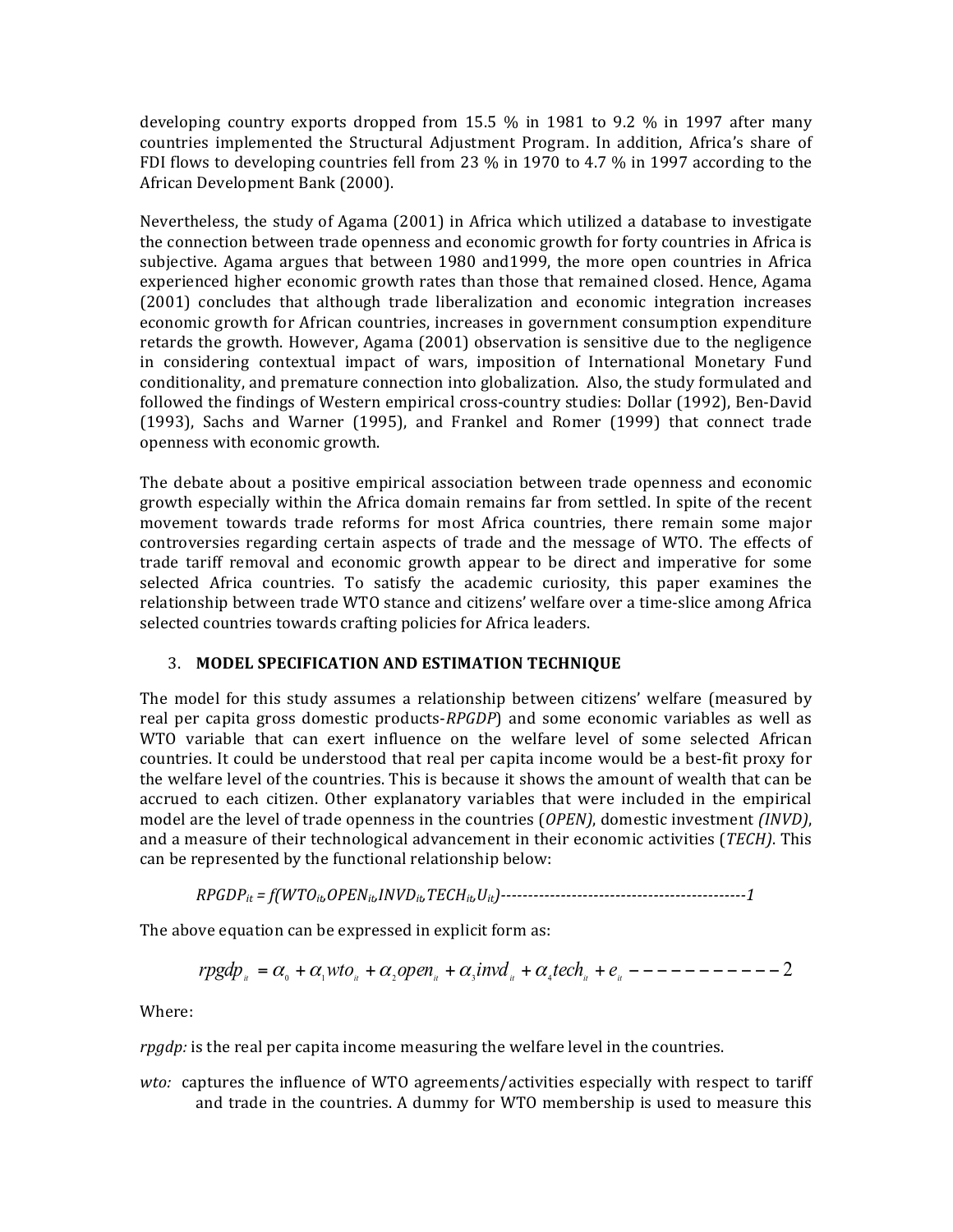variable, in which case, the years since the countries became members were represented as  $1$  and  $0$ , otherwise. This variable captures the influence of WTO multilateral trade agreements on the African countries understudied.

- *open:* this measures the level of trade openness in the countries. This is crucial in the increasingly globalizing world where trade liberalization and openness have been the *in* thing. It is captured by the ratio of total trade to GDP i.e.{(export+import)/GDP}.
- *invd:* this measures level of domestic investment in the countries. It shows the extent to which the investment in the countries is able to influence their citizens' welfare. It is proxied by gross fixed capital formation.
- *tech:* this measures the value added by transport, storage and communication sector in their economic activities. The reason is that a more technologically advanced economy would have, ceteris paribus, a better transport, storage and communication system, and vice versa.
- $e_{it}$ : are the error terms that captures other factors influencing *rpgdp* that are not included in the model. They are assumed to be identically and independently distributed (iid) with zero mean and constant variance  $N(0, \sigma^2)$ .
- *it:* are the units (countries) and time dimension of the series.
- $\alpha_i$  (*i* = 0, − –4): the parameters to be estimated, which show the constant and the rate of change in the dependent variable induced (or otherwise) by the respective chosen explanatory variables. Their *apriori* expectation is such that  $\alpha$ ,  $(i = 0, - -4)$  >0.

To estimate the formulated equation above, the study used a vector auto-regression (VAR) method i.e. autoregressive-distributed lag (ARDL) econometric analysis. The ARDL approach has some advantages. This includes its application regardless of the stationary properties of the variables in the sample. In addition, the ARDL method takes adequate numbers of lags to show data generating process in a general-to-specific structure (Pesaran, Shin and Smith, 2000). Also, a dynamic Error Correction Model (ECM) can be obtained from ARDL through a simple linear transformation, which allows for inferences on long-run estimates (Banerjee et al, 1993; Frimpong and Oteng-Abayie, 2008). This is not usually possible under alternative co-integration procedures like Engle and Granger (Toda and Phillips, 1993).

More so, the ARDL method has an advantage of producing consistent values (estimates) of the long-run parameters that are asymptotically normal regardless of the order of integration i.e. whether variables are  $I(0)$ ,  $I(1)$  or mutually integrated. This is due to the fact that the need for stationarity pre-testing is not always essential. However, it is still helpful to complement the estimation process with the stationarity test to ensure that none of the variables are integrated of higher order like two i.e.  $I(2)$  (Luintel and Khan,1999). Also the stationarity tests can yield different conclusions as a result of difference in power and lag length selected in each test. Thus, the appropriate lags in the ARDL are corrected for both residual correlation and endogeneity. But once the ARDL model is free of residual correlation, endogeneity does not give problem (Pesaran, Shin and Smith, 2000).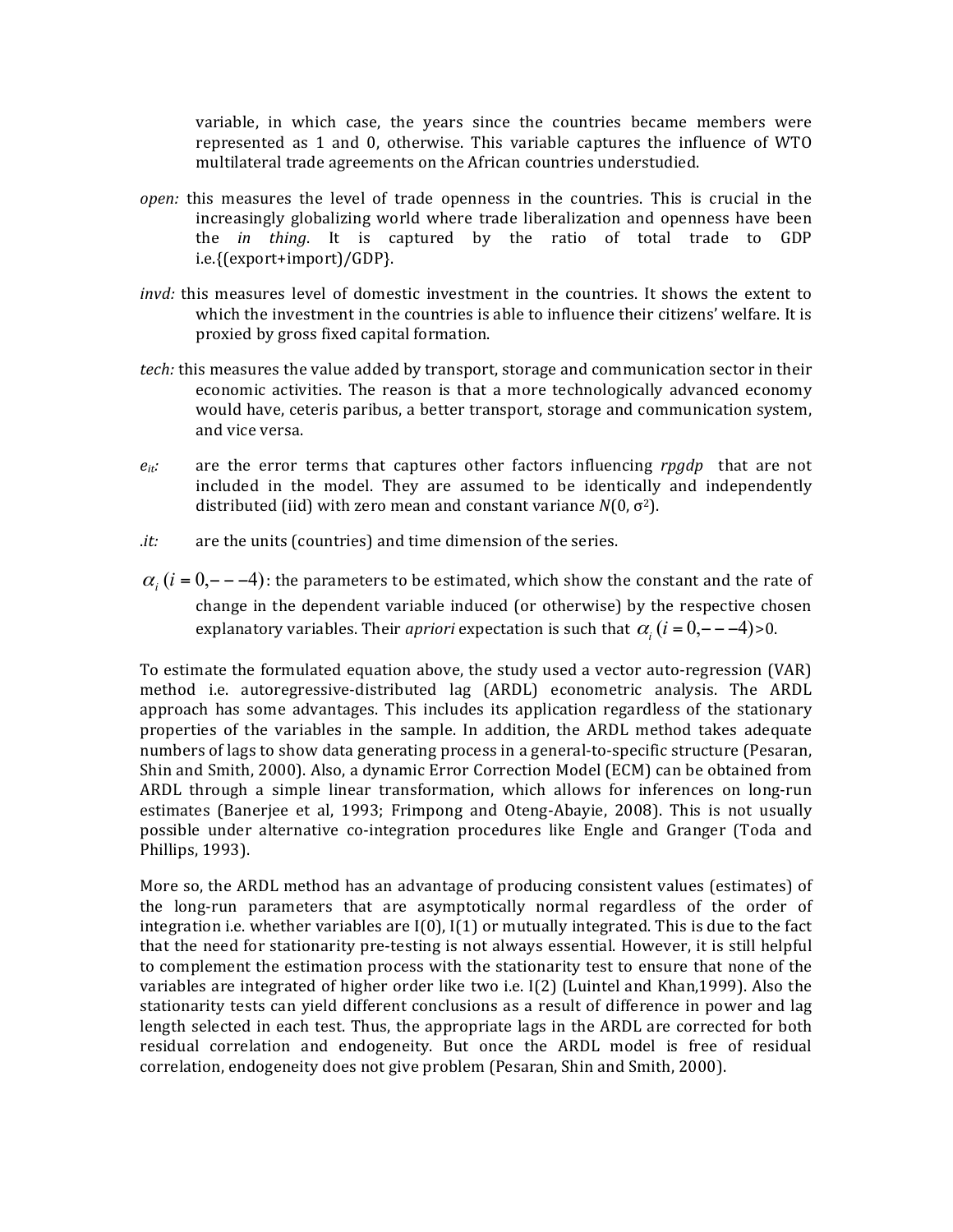Furthermore, ARDL has advantage over the single equation co-integration analysis such as Engle and Granger  $(1987)$  due to the fact that the latter suffers from the problems of endogeneity. The ARDL method can distinguish between dependent and explanatory variables. Thus, when using ARDL approach it is possible to estimate even when the explanatory variables are endogenous (Alam and Quazi, 2003). This means that the ARDL approach produces robust results in small sample size such as less than 80 observations (Narayan, 2004).

From above information, equation 2 can be reformulated using a vector error correction type of ARDL approach as follows:

 $\Delta$ *rpgdp<sub>it</sub>* =  $\beta$  <sub>0</sub> +  $\beta$  *<sub>1</sub>rpgdp<sub>i(t-1)</sub> +*  $\beta$  *<i>zwto i(t-1)* +  $\beta$  *zopen i(t-1)* +  $\beta$  *zftech i(t-1)* +  $\beta$  *ztech i(t-1)* 

$$
\sum_{i=1}^{n} \beta_{\delta} \Delta r p g dp_{t-i} + \sum_{i=0}^{m} \beta_{i} \Delta w to_{t-i} + \sum_{i=0}^{m} \beta_{\delta} \Delta ope n_{t-i} + \sum_{i=0}^{n} \beta_{i} \Delta i n v d_{t-i} + \sum_{i=0}^{n} \beta_{i} \Delta t ech_{t-i} + e_{t}
$$

The first component of equation  $3$  above indicates the long-run dynamics of the model while second aspect shows the short-run relationship between them. The sign-  $\Delta$  implies the first difference operator, and  $e_t$  is a white noise disturbance term earlier defined. Equation 3 also points out that the level of per capita income in a country can to be influenced by its past values.

In carrying out ARDL approach two stages for the estimation of the long-run relationship are usually involved. The first is the examination of the existence of long-run relationship among the series, while the other is the estimation of the long-run and the short-run coefficients of the equation. However, the second stage is essential only when a long-run relationship in the first stage has been established (Pesaran, Shin and Smith, 2000; Narayan, 2004). 

To test the existence of long-run relationship, equation 3 was conducted by placing some measures of restrictions on estimated long-run coefficients of the variables as follows:

Ho:  $\beta_1 = \beta_2 = \beta_3 = \beta_4 = \beta_5 = 0$  (No long-run relationship i.e. no co-integration).

 $H_1$ :  $\beta_1 \neq \beta_2 \neq \beta_3 \neq \beta_4 \neq \beta_5 \neq 0$  (Existence of long-run relationship i.e.co-integration).

The co-integration test has a non-standard distribution that depend on whether the series are  $I(0)$  or  $I(1)$ , the number of regressors and whether the model contains an intercept and/or a trend. This study used the Johansen and Juselius method to test for the existence (or otherwise) of cointegration among the series before the before the error correction aspect. When using the test, if the calculated trace and maximum Eigen-values are larger than the critical values, then the null hypothesis of no co-integration is rejected in favour of the alternative.

If there is evidence of co-integration among the series, the following long-run models are estimated:

$$
rgdp(P) = \beta_{1} + \sum_{i=1}^{p} \beta_{2} (rgdp(P))_{i-1} + \sum_{i=0}^{p} \beta_{3} wto_{i-1} + \sum_{i=0}^{p} \beta_{4} open_{i-1} + \sum_{i=0}^{p} \beta_{5} invd_{i-1} + \sum_{i=0}^{p} \beta_{6} tech_{i-1} + e_{i} \quad -4
$$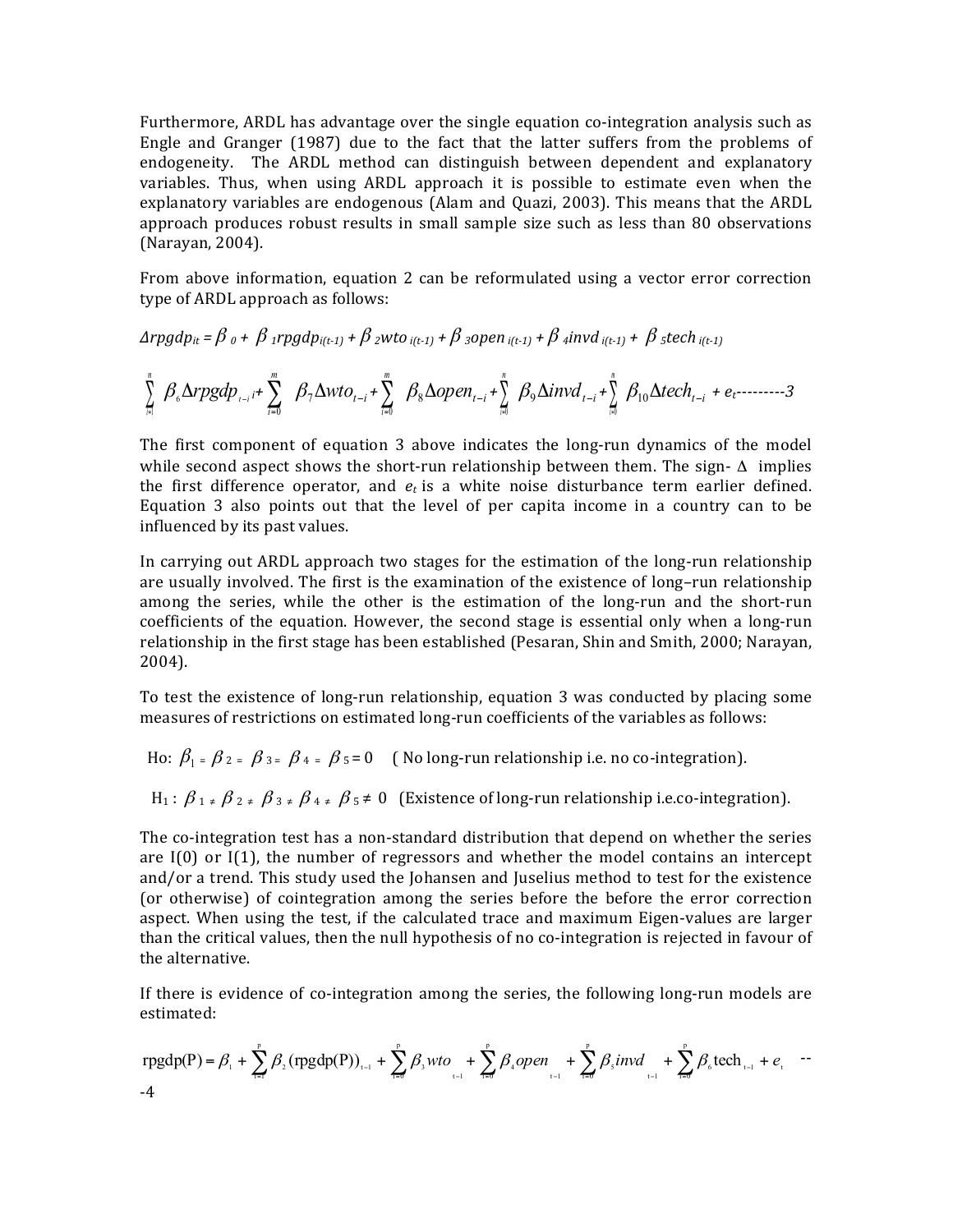When co-integration among the series has been confirmed, one can select the lag length for the series. The ARDL approach estimates  $(p+1)$  k number of regressions in order to obtain optimal lag length for each variable, where  $p$  stands for the maximum number of lag to be used while  $k$  is the number of variables in the equation. The optimal lag length can be selected using either or both the model selection criteria like Akaike's Information Criteria (AIC) and Schwartz-Bayesian Criteria (SBC). The SBC is usually referred to as the parsimonious model due to the fact that it selects the smallest possible lag length. While the AIC selects the maximum relevant lag length.

## **4.PRESENTATION OF EMPIRICAL RESULTS AND ANALYSES**

Data used in the study's estimation were sourced from United Nations Statistical Division (UNSTAT, 2008). The major advantage of the UNSTAT is that the per capita GDP are already computed and the variables are presented in both the countries' national currencies and US dollars. This removes possible approximation error that would have been inherent. In addition, both current values and real values measured at 1990 constant prices are reported. Using the real values help to remove the possible effects of world price fluctuations. Thus, this study employs the real values for the period 1970-2007 for five African countries selected from the five regions in the continent with implicit assurance of data reliability and validity. The selected countries are: Democratic Republic of Congo-DRC (Central), Egypt (North), Kenya (East), Nigeria (West) and Zambia (Southern).

The parameters for countries selected were anchored on: low-income grouping with per capita GDP below US\$ 1,000; a member of WTO; and relatively large population size in the region (UNCTAD, 2006; UNSTAT, 2008; WTO, 2008). As at 2008, Nigeria has the largest population in both West African region and the continent. DRC is the  $4<sup>th</sup>$  in the continent and 1<sup>st</sup> in the Central African region while Kenya is the  $8<sup>th</sup>$  in the continent and  $2<sup>nd</sup>$  in the Eastern African region after Ethiopia. With regards to Egypt and Zambia, the former is the  $3<sup>rd</sup>$  in the continent and  $1<sup>st</sup>$  in the North African region though it started having per capita GDP above US\$ 1,000 from 1994. The latter is the  $24<sup>th</sup>$  in the continent and a member of both WTO and Southern African Development Community (SADC). The five selected countries combined have above 35% of the entire Africa's population, which reflects a good representation.

The respective variables were estimated in their log-linear form, except dummy for WTO. This is because it has been noted in most empirical studies that log- functions helps to reduce the problem of heteroscedasticity and it is equally useful in showing rates of changes and thus, makes variables more comparable (Rehamn, 2007; Osabuohien and Egwakhe, 2008). In addition, it is usually relevant to carry out unit root test of variables. This is to know the order of integration of the variables and obtain more reliable results.

| DRC           |              |             |         | <b>EGYPT</b> |             |                |
|---------------|--------------|-------------|---------|--------------|-------------|----------------|
|               | Intercept no | Intercept & |         | Intercept no | Intercept & |                |
| <b>SERIES</b> | Trend        | trend       | Remarks | Trend        | trend       | <b>Remarks</b> |
| Lnrpgdp       | $-2.7898$    | $-2.8389$   |         | $-1.0447$    | $-2.7322$   |                |

### Table 1.0 Unit Root Test of Variables in the Countries Using PP Approach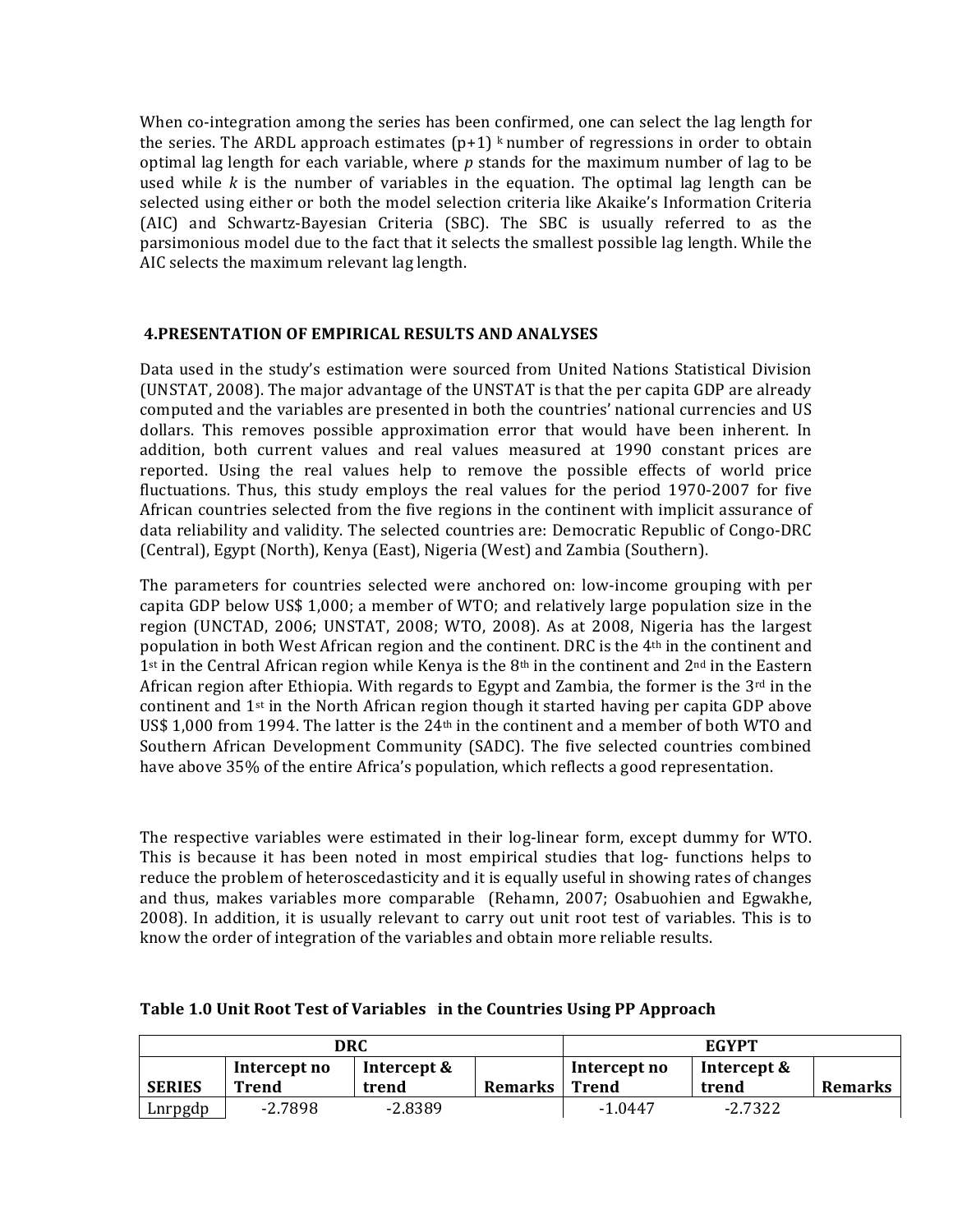| Dlnrpgdp       | $-6.2195$     | $-6.1409$  | I(1) | $-7.4891$                     | $-7.4497$      | I(1)      |
|----------------|---------------|------------|------|-------------------------------|----------------|-----------|
| Lnopen         | $-3.3714$     | $-3.4640$  |      | $-1.2276$                     | $-1.0264$      |           |
| Dlnopen        | $-10.1457$    | $-10.8006$ | I(1) | $-4.4552$                     | $-4.4522$      | I(1)      |
| Lninvd         | $-2.7662$     | $-2.8545$  |      | $-1.7654$                     | $-2.0671$      |           |
| <b>Dlninvd</b> | $-7.9446$     | $-7.8038$  | I(1) | $-4.8753$                     | $-4.9271$      | I(1)      |
| Lntech         | $-1.1840$     | $-0.9230$  |      | $-2.2633$                     | $-1.3081$      |           |
| Dlntech        | $-5.1516$     | $-5.3821$  | I(1) | $-2.8400$                     | $-3.0813$      | I(1)      |
|                | <b>KENYA</b>  |            |      |                               |                |           |
|                |               |            |      |                               | <b>NIGERIA</b> |           |
| Lnrpgdp        | $-1.8390$     | $-2.1347$  |      | $-1.6070$                     | $-1.6047$      |           |
| Dlnrpgdp       | $-4.4066$     | $-4.3113$  | I(1) | $-3.5509$                     | $-3.4851$      | I(1)      |
| Lnopen         | $-1.5281$     | $-1.3341$  |      | $-2.3988$                     | $-2.3327$      |           |
| Dlnopen        | $-6.4600$     | $-7.3676$  | I(1) | $-6.4872$                     | $-6.4039$      | I(1)      |
| Lninvd         | 0.7748        | $-0.8981$  |      | $-2.0083$                     | $-1.9513$      |           |
| Dlninvd        | $-4.1487$     | $-4.5415$  | I(1) | $-5.2039$                     | $-5.1805$      | I(1)      |
| Lntech         | 0.3209        | $-1.7042$  |      | 0.1694                        | $-0.7680$      |           |
| Dlntech        | $-4.8242$     | $-4.8044$  | I(1) | $-4.2659$                     | $-4.2955$      | I(1)      |
|                |               |            |      |                               |                |           |
|                | <b>ZAMBIA</b> |            |      | Critical values $(C.V) @ 5\%$ |                |           |
| Lnrpgdp        | $-1.5288$     | $-1.2863$  |      | Level                         | $-2.9422$      | $-3.5348$ |
| Dlnrpgdp       | $-4.0106$     | $-3.9962$  | I(1) | 1st Diff                      | $-2.9446$      | $-3.5386$ |
| Lnopen         | $-1.5664$     | $-0.9329$  |      |                               |                |           |
| Dlnopen        | $-6.3350$     | $-7.0143$  | I(1) |                               |                |           |
| Lninvd         | $-0.7276$     | 0.5243     |      |                               |                |           |
| Dlninvd        | $-5.6386$     | $-7.1985$  | I(1) |                               |                |           |
| Lntech         | 3.9991        | 1.8979     |      |                               |                |           |
| Dlntech        | $-4.5371$     | $-5.0997$  | I(1) |                               |                |           |

Notes: A variable is said to be stationary if the PP values (absolute) exceed that of the C.V at a given level. LN and D before the variables are logarithm and difference operators, respectively.

In this regards, this study carried out unit root test of the variables employing Philip-Perron (PP) method, which is similar to the Augmented Dickey Fuller (ADF) method. The major edge of PP over ADF is that it takes accounts of the variable's possibility of structural change (Abdulai, and Jaquet, 2002; Osabuohien, 2007). The results from the unit root test using PP procedure are reported in Table 1.0.

From Table 1.0, it could be observed that none of the variables was stationary at levels for the countries i.e. none was  $I(0)$ . This made testing at first difference essential. And at first difference, all the variables became stationary across the countries *i.e.* they were all  $I(1)$ series. The implication of the above is that all the variables (viz: *lnRPGDP, lnOPEN, lnINVD* and lnTECH) need to be differenced once to yield meaningful results<sup>1</sup>.

Having ascertained the order of integration and given the fact that all the variables are  $I(1)$ , it thus becomes necessary to carryout co-integration test among the series. This was done in Johansen technique. The major purpose of performing co-integration test is to examine if

<u> 1989 - Johann Stein, markin film yn y breninn y breninn y breninn y breninn y breninn y breninn y breninn y b</u>

 $1$  WTO was not subjected to unit root test due to the fact that it is a dummy variable.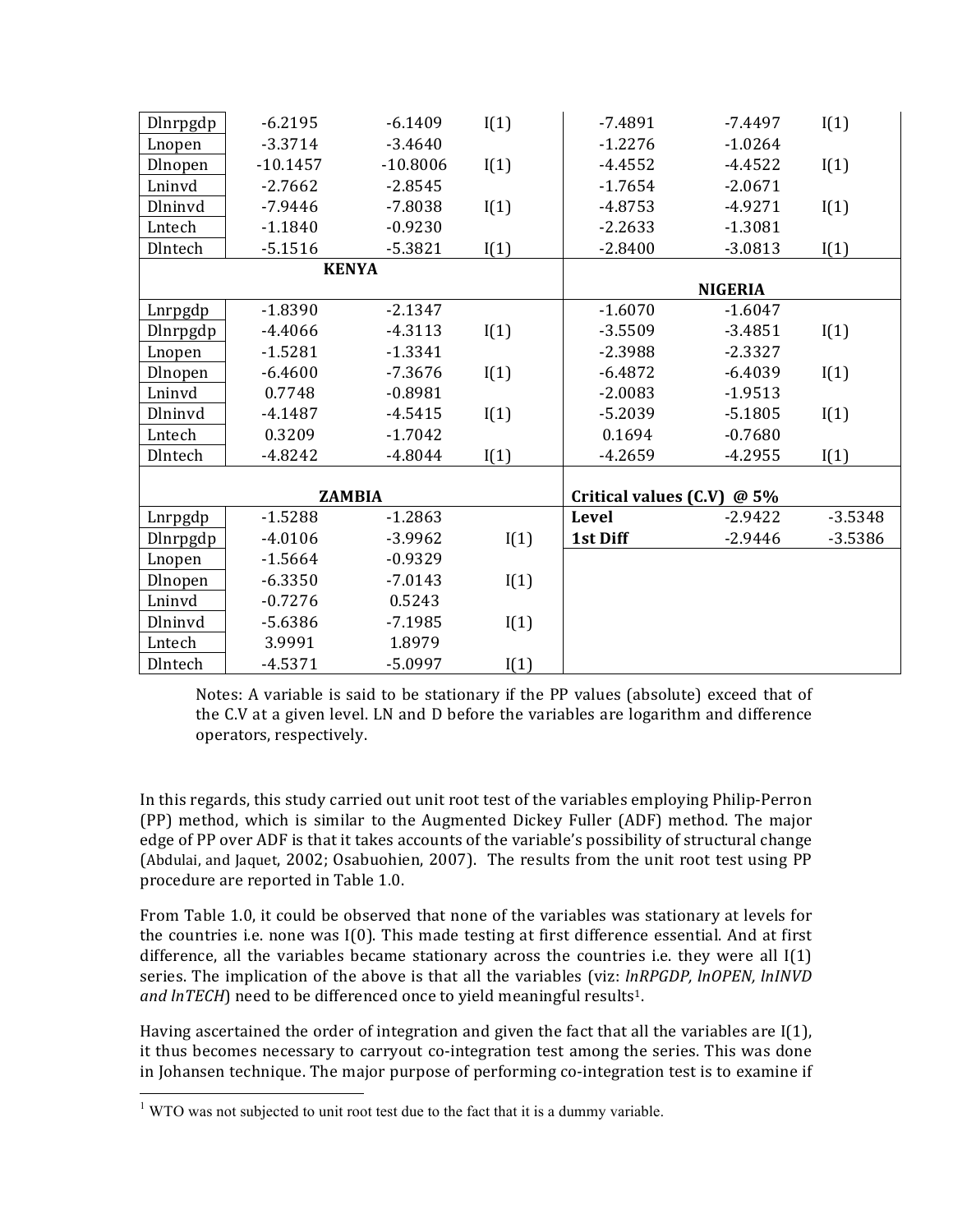there exist a long-run relationship between the variables. In other words, it helps in determining whether or not the variables are compatible (with respect to co-movement) in the long-run.

In addition, one of the main benefits of the Johansen's approach is that it not only helps answering the above question but it also presents the estimates of the long-run equilibrium values in the co-integrating equation(s). The results for the co-integration test are reported in Table 2.0 for the respective countries.

The co-integration test in Table 2.0 reveals that for DRC, Nigeria and Zambia there is one cointegrating equation at both 5% and 1% level of significance. This is because the likelihood ratio is greater than the critical values at those levels. Whereas for Egypt and Kenya there is one co-integrating equation at 1% and two co-integrating equations at 5%. Thus, using only 1% significant level, it can be concluded that for each of the countries there is the existence of a long-run relationship between the real per capita GDP, level of domestic investment, degree of openness, level of technological development in the selected countries. This implies that there is a long-run relationship between welfare in the countries and the respective chosen explanatory variables aforementioned. In other words, when there is distortion between the variables in the short-run, there is possibility of moving together in the long-run.

| Series: LNRPGDP, WTO, LNOPEN, LNINVD, and LNTECH |                         |                |        |                     |  |  |
|--------------------------------------------------|-------------------------|----------------|--------|---------------------|--|--|
| Eigenvalue                                       | <b>Likelihood Ratio</b> | 5% C.V.        | 1% C.V | $H_0: No. of CE(s)$ |  |  |
|                                                  |                         |                |        |                     |  |  |
|                                                  |                         | <b>DRC</b>     |        |                     |  |  |
| 0.808562                                         | 118.6388                | 87.31          | 96.58  | None <sup>**</sup>  |  |  |
| 0.559121                                         | 62.43036                | 62.99          | 70.05  | At most 1           |  |  |
| 0.35911                                          | 34.58489                | 42.44          | 48.45  | At most 2           |  |  |
| 0.294906                                         | 19.45838                | 25.32          | 30.45  | At most 3           |  |  |
| 0.199791                                         | 7.577982                | 12.25          | 16.26  | At most 4           |  |  |
|                                                  |                         |                |        |                     |  |  |
|                                                  |                         | <b>EGYPT</b>   |        |                     |  |  |
| 0.717552                                         | 107.8770                | 87.31          | 96.58  | None**              |  |  |
| 0.580327                                         | 63.62786                | 62.99          | 70.05  | At most 1 *         |  |  |
| 0.390935                                         | 33.23809                | 42.44          | 48.45  | At most 2           |  |  |
| 0.233051                                         | 15.88400                | 25.32          | 30.45  | At most 3           |  |  |
| 0.171795                                         | 6.597296                | 12.25          | 16.26  | At most 4           |  |  |
|                                                  |                         |                |        |                     |  |  |
|                                                  |                         | <b>KENYA</b>   |        |                     |  |  |
| 0.595549                                         | 104.8519                | 87.31          | 96.58  | None**              |  |  |
| 0.539086                                         | 67.16904                | 62.99          | 70.05  | At most 1*          |  |  |
| 0.514515                                         | 46.06004                | 42.44          | 48.45  | At most 2           |  |  |
| 0.323620                                         | 20.76877                | 25.32          | 30.45  | At most 3           |  |  |
| 0.183226                                         | 7.083764                | 12.25          | 16.26  | At most 4           |  |  |
|                                                  |                         |                |        |                     |  |  |
|                                                  |                         | <b>NIGERIA</b> |        |                     |  |  |
| 0.691399                                         | 83.22423                | 68.52          | 76.07  | None <sup>**</sup>  |  |  |
| 0.459078                                         | 42.07453                | 47.21          | 54.46  | At most 1           |  |  |

Table 2.0 Test of Cointegration among variables in the Countries using Johansen **Technique**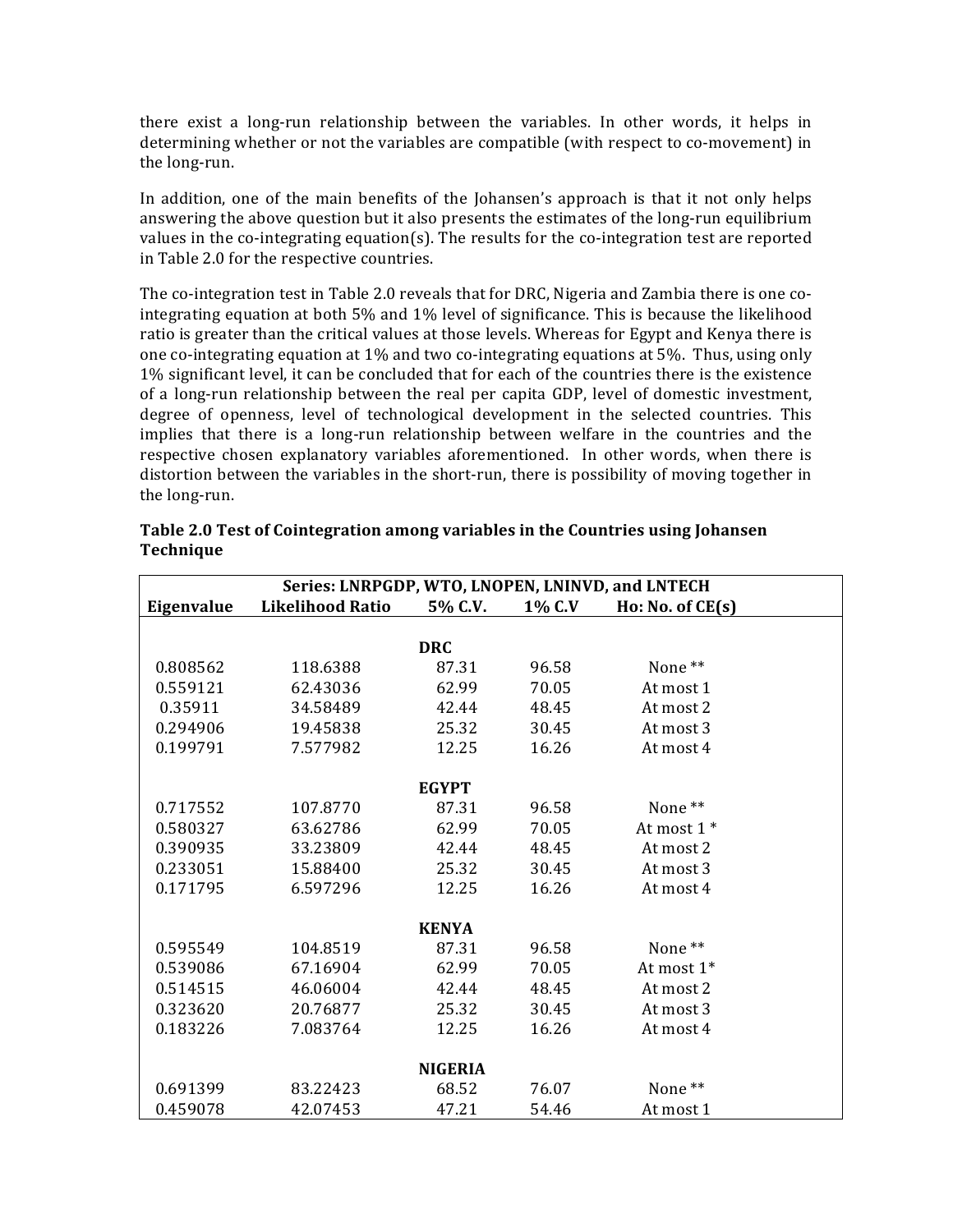| 0.315467 | 20.56770 | 29.68         | 35.65 | At most 2          |  |
|----------|----------|---------------|-------|--------------------|--|
| 0.186716 | 7.302078 | 15.41         | 20.04 | At most 3          |  |
| 0.001954 | 0.068456 | 3.76          | 6.65  | At most 4          |  |
|          |          |               |       |                    |  |
|          |          | <b>ZAMBIA</b> |       |                    |  |
| 0.705514 | 96.63117 | 87.31         | 96.58 | None <sup>**</sup> |  |
| 0.489830 | 53.84280 | 62.99         | 70.05 | At most 1          |  |
| 0.334719 | 30.28741 | 42.44         | 48.45 | At most 2          |  |
| 0.251162 | 16.02331 | 25.32         | 30.45 | At most 3          |  |
| 0.155133 | 5.900155 | 12.25         | 16.26 | At most 4          |  |

Notes:  $**$  and  $*$ : Reject Ho at 1% and 5% significant level respectively. Test assumption: Linear and deterministic trend in the data. The optimum lag length of two were used as determined by Akaike Information Criteria-AIC and Schwarz Selection Criteria-SSC from a number lags tested.

Furthermore, when there is the existence of long-run relationship between variables, it is needful to examine the degree to which the variables adjust from the short-run to long-run. This is usually done employing vector error correction (VEC) technique. Thus, the VEC tells us the speed of adjustment from short-run dynamics to long-run equilibrium values. This study carried out the VEC techniques and reports them along with the co-integrating equations across the countries in Table 3.0. (Only the error correction terms are reported for the countries, since the long-run estimates from the co-integrating equations are presented<sup>2</sup>).

| <b>LNOPEN</b> | <b>LNINVD</b> | <b>LNTECH</b> | <b>WTO</b>     | Constant   |  |  |
|---------------|---------------|---------------|----------------|------------|--|--|
| <b>DRC</b>    |               |               |                |            |  |  |
| 2.34893       | 0.533018      | 2.07373       | 2.52257        | 0.135512   |  |  |
| $(5.2497)^*$  | (1.3041)      | $(3.9534)^*$  | $(4.4866)^*$   | (6.1401)   |  |  |
|               |               |               | <b>EGYPT</b>   |            |  |  |
| 0.20161       | 0.401851      | 0.62405       | 0.50252        | 0.01632    |  |  |
| (0.9440)      | $(4.6121)^*$  | $(4.6748)*$   | $(5.5805)*$    | (1.3866)   |  |  |
|               |               |               | <b>KENYA</b>   |            |  |  |
| 1.824228      | 2.16732       | 1.760811      | 0.387406       | $-0.06289$ |  |  |
|               | (7.0488)      |               |                |            |  |  |
| $(9.2577)*$   | *             | $(4.7537)^*$  | $(3.0507)^*$   | (3.0844)   |  |  |
|               |               |               | <b>NIGERIA</b> |            |  |  |
| 3.156668      | -2.43944      | $-1.59607$    | 0.087018       | 2.48027    |  |  |
| (1.4243)      | $(2.2876)*$   | $(2.7907)^*$  | (0.1905)       | (2.9001)   |  |  |
| <b>ZAMBIA</b> |               |               |                |            |  |  |
| 0.404841      | $-5.70019$    | 0.409988      | 0.163107       | 0.108885   |  |  |
| (1.3825)      | $(4.8673)*$   | $(2.2580)*$   | (1.0434)       | (4.4864)   |  |  |

**Table 3.0 Normalized Co-integrating Equation and VEC Term for the Countries** 

 

<sup>2</sup> The full VEC results was not reported here for brevity sake. Also the standard diagnostics tests were carried out and it was found that normality and error terms assumptions were not violated, this was not equally reported for same reason.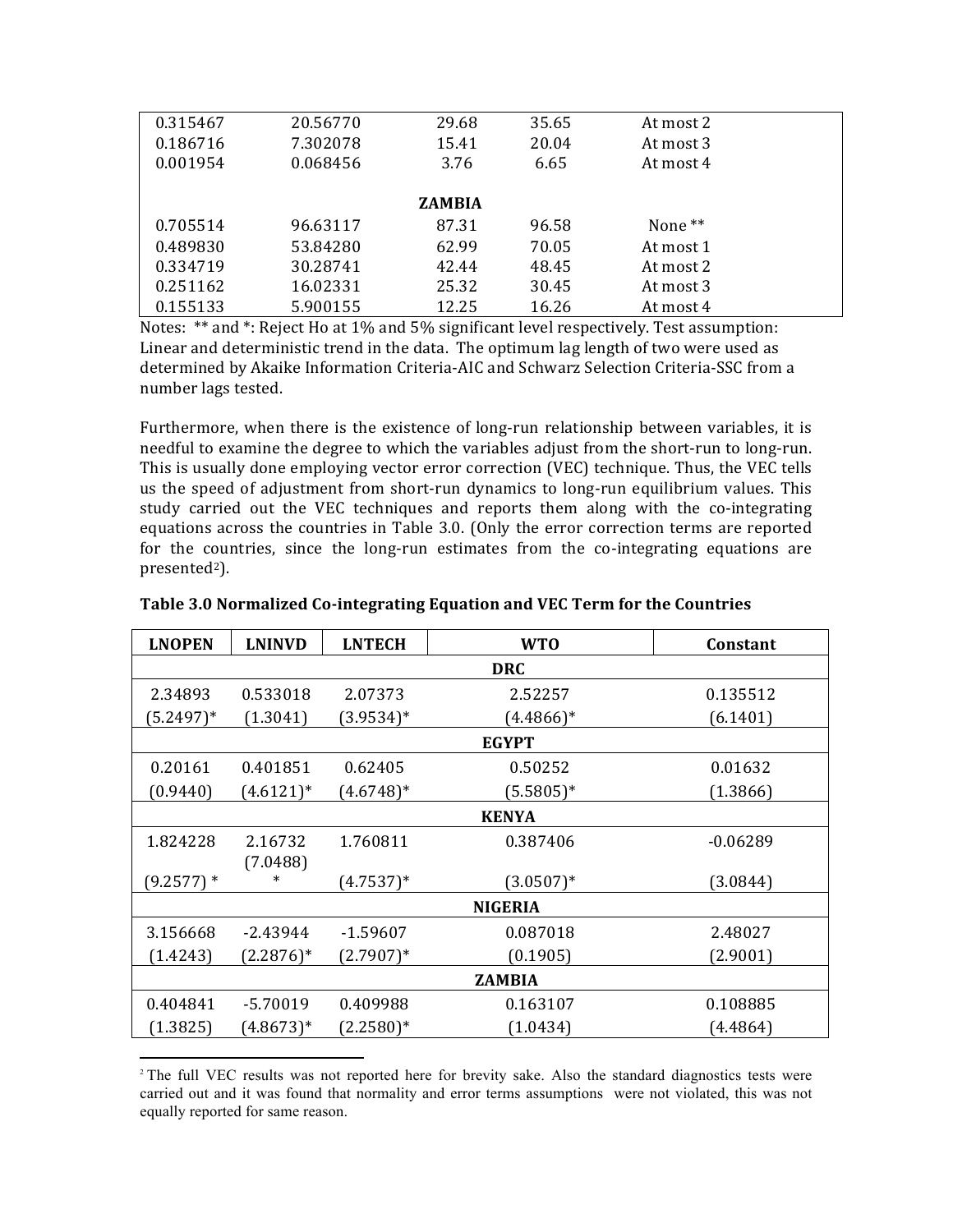|                                |                                                    | <b>VEC Term</b> |                      |                |
|--------------------------------|----------------------------------------------------|-----------------|----------------------|----------------|
| <b>DRC</b>                     | Egypt                                              | <b>Kenya</b>    | <b>Nigeria</b>       | Zambia         |
| $-0.19354$                     | $-0.5942$                                          | $-0.604354$     | 0.3451               | $-0.1903$      |
|                                | $(-1.9560)$ <sup>**</sup> $(-3.0591)$ <sup>*</sup> | $(-2.7565)*$    | $2.559$ <sup>*</sup> | $(-1.9966)$ ** |
| Adj $\mathbb{R}^2$ :<br>0.6083 | 0.5895                                             | 0.6863          | 0.5610               | 0.6791         |

Notes: The dependent: LnRPGDP  $(-1)$ . t-values are in parentheses.  $*$  and  $**$ : significant at 1% and 5%, respectively

The VEC term in the lower segment of Table 3.0 indicates that there is convergence between the variables from the short-run to long-run across the countries. This is seen from the expected negative signs of the VEC terms, which was significant at 5% for DRC and Zambia but at 1% for the rest. Examining the speed of adjustments, the VEC term coefficients reveal that there is low speed of adjustment for Zambia  $(19.0\%)$ , DRC  $(19.4\%)$  and Nigeria  $(34.5\%)$ ; while for Egypt and Kenya it is moderate  $(59.4\%$  and  $60.4\%$ , respectively). In addition, the adjusted coefficient of determination  $(Ad)$ .  $R^2$ ) implied that the explanatory variables jointly explain about  $61\%$ ,  $59\%$ ,  $69\%$ ,  $56\%$  and  $65\%$  changes in DRC, Egypt, Kenya, Nigeria and Zambia, respectively. The values equally denote that the model had good fit. This supports the VEC terms that were significant for the respective countries.

In Table 3.0, one can deduce that the degree of trade openness as well as membership of WTO are positive for all the countries denoting possibility of trade and WTO agreements impacting positively on their citizen's welfare. However, in terms of significance, the level of trade openness was not significant for Egypt, Nigeria and Zambia at 5% level. But for DRC and Kenya it was. This may mean that though the level of trade openness has the potentials of positively influencing real per capita income (welfare) in three of the countries - Egypt, Nigeria and Zambia, such impact have not been significantly felt for the period studied. In similar vein, WTO membership was significant for DRC, Kenya, and Egypt at  $5\%$  but it was not Nigeria and Zambia. This may be due to the fact that the nature of their exports remains primary product while they import consumer goods against industrial goods. However, for Kenya and DRC, there is positive and significant relationship. This may be due to their emerging tourist sector, which other African countries can take a clue from.

In furtherance, the level of technology effects on real per capita income has a significant and positive influence for all countries. This means that improvement of technology in the respective countries would have significant impact on their citizens' welfare. With respect to the influence, it is highest in DRC followed by Egypt, Kenya, Zambia and Nigeria, in that order. Though the governments of most African countries have appreciated this fact, their commitment to it is not fully observed.

## **5. CONCLUSION**

The debate over the welfare of Africans in relation to World Trade Organization membership, openness, and the promise of economic growth has not stopped. This study examined the fate of selected African countries from the crusade of WTO to economic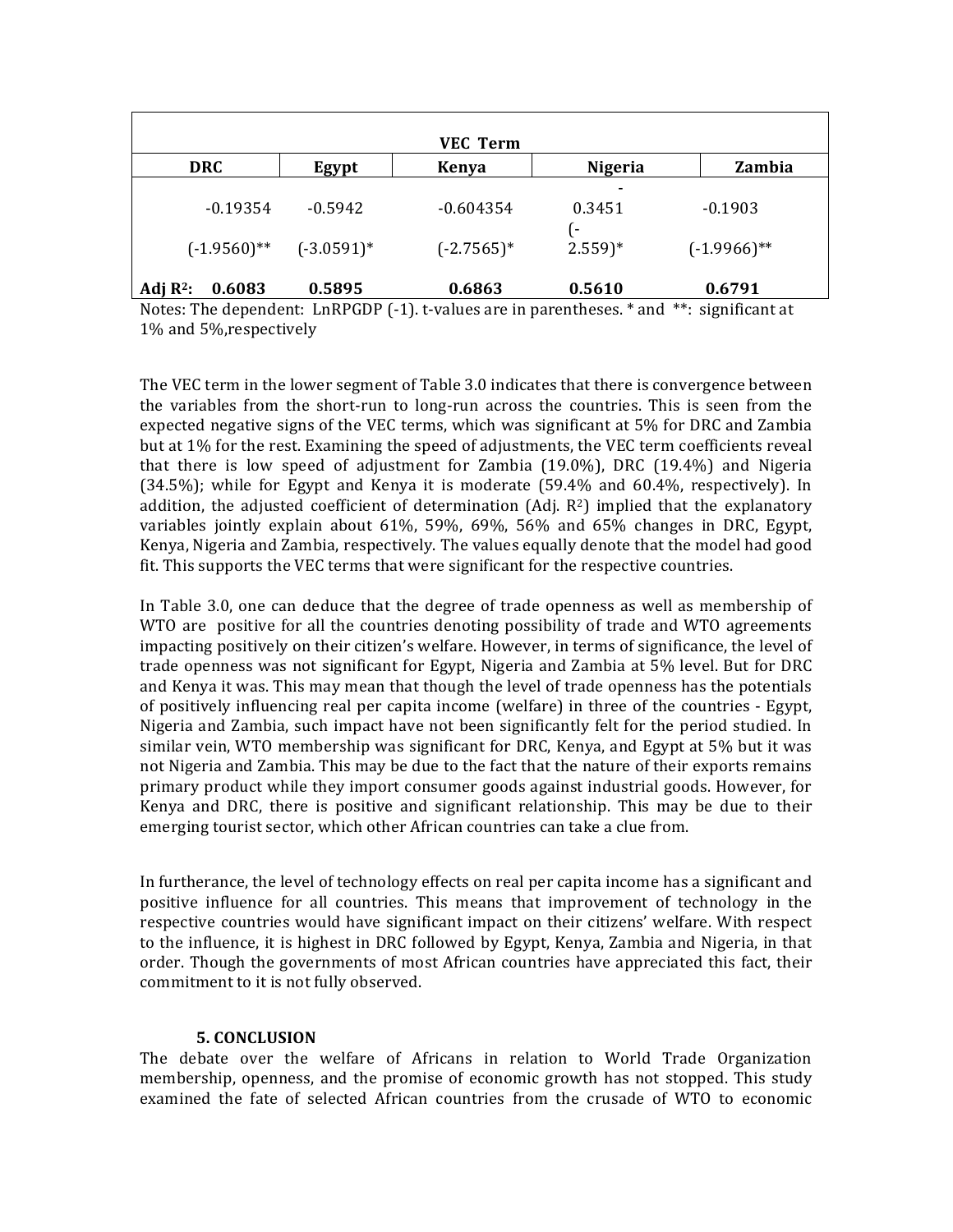growth using data over the period 1970-2007. The reviewed literature identified significant effect of WTO's membership and trade openness to economic growth, with a large number of dissenting opinions. However, this study found that, at aggregate level, WTO's membership and trade openness do have a positive effect on country's welfare- real per capita income, although not across the selected countries. Despite this, technological effects on real per capita if adopted through traded can improves the economy and the people.

The implications from the empirical result of the study favoured largely the need for economic interdependency and global participation for African countries. The study observed that the degree of a nation's openness through global trade interconnectivity has implication on citizens' welfare. However, the study cautioned against sweep generalization, since some of the countries did not feel the impact much over the period covered by the study. The encouraging aspect of the study for the Africans is that technological diffusion resulting from world trade could improve their citizen's economic welfare provided WTO participation encourages technological adoption by Africans.

The empirical evidence also suggests that African countries should consider deeply the policy of WTO and selectively adopt technological and cutting-edge equipments that can ensure national productivity through which their participation in WTO could have meaningful impact on welfare. In the future, more research in the same area, but with more countries may suggest more policy options to maximize participatory benefits from WTO.

## **REFERENCES**

- Abdulai, A. and P. Jaquet (2002). "Exports and Economic Growth: Cointegration and Causality Evidence for Cote d'Ivoire" African Development Review, 14 (1):1-17.
- African Development Bank. (2000). *African Development Report*, New York: Oxford University Press.
- Agama, L. A. (2001). "Assessing the Desirability of a Free-Trade Area in Southern Africa", *International Economic Review*, July/August: 1-6.
- Alam, I. and Quazi, R. (2003). *"Determinants of Capital Flight:* an Econometric Case Study of Bangladesh", *International Review of Applied Economics*, 17 (1):85-103.
- Aremu, J.A (2005) "Understanding the World Trade Organization Negotiation Process", *Globalization Review*, l(1):7-46.
- Aw, B.Y., Chung, S. and Roberts, M.J. (1999). "Productivity and Turnover in the Export Market: Micro Evidence from Taiwan and South Korea, *NBER*, February .
- Banerjee A, Dolado J, Galbraith J.W, Hendry D.F. (1993), *Co-Integration, Error Correction, and* the Econometric Analysis of Non-Stationary Data, Oxford :Oxford University Press.
- Ben-David, D. (1993). "Equalizing Exchange Trade Liberalization and Income Convergence", *Quarterly Journal of Economics,* 108: 653-679.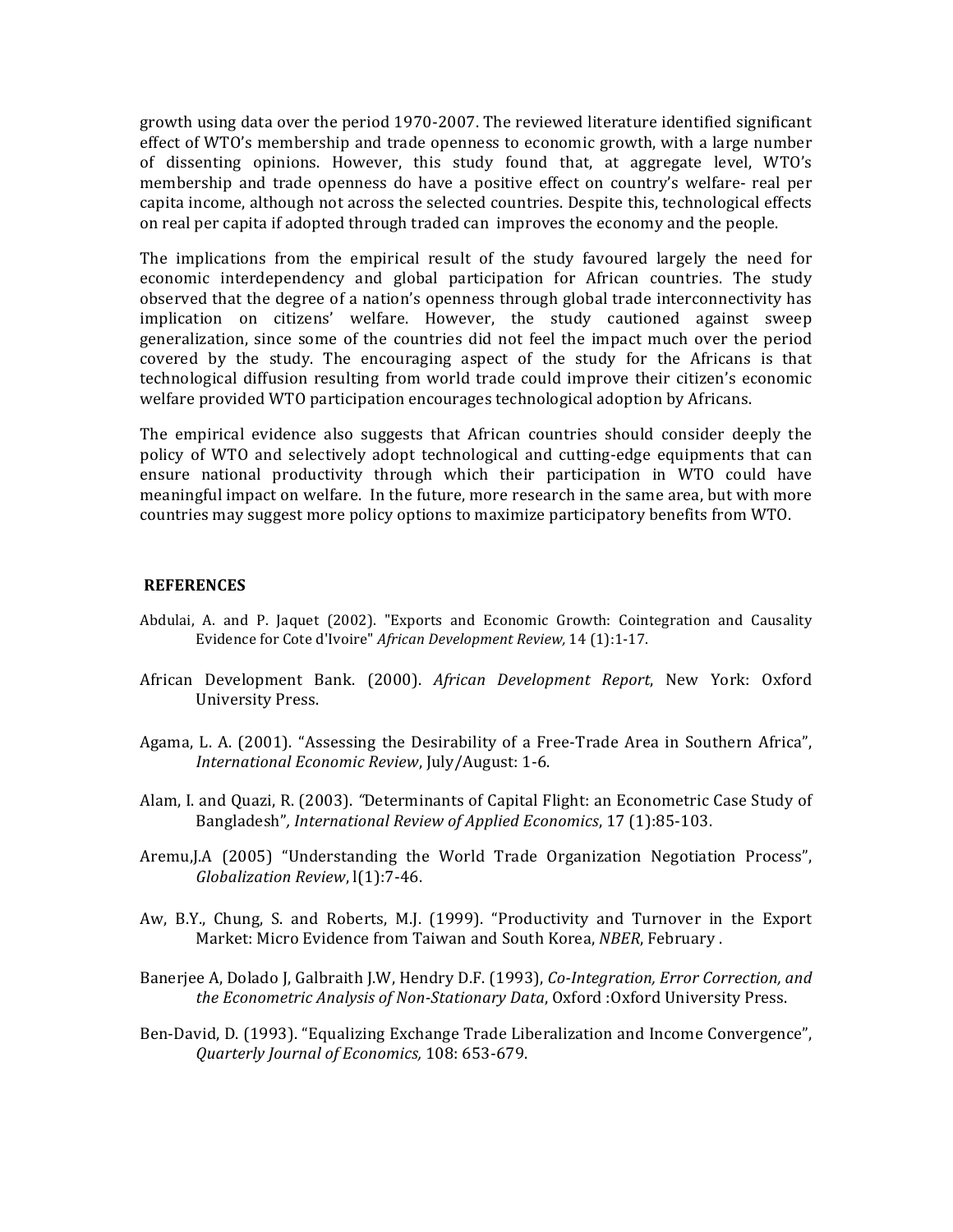- Berg, A and Krueger, A (2003). "Trade, Growth, and Poverty",. IMF Working Paper, WP/03/30.
- Bhagwati, J., (1988). "Export-Promotion Trade Strategy: Issues and Evidence", *The World Bank Research Observer*, 1: 27-57.
- David and Schott, (2005). *Macroeconomics: Understanding the Wealth of Nations, A Handbook* New York : John Welly & Sons..
- Dollar, D. (1992). "Outward-Oriented Developing Economies Really Do Grow More Rapidly: Evidence from 95 LDCs, 1976-1985", *Economic Development and Cultural Change*, 40(3): 523-44.
- Dixit, A. and Norman, V. (1980). *Theory of International Trade*, Cambridge: University Press
- Edwards, S. (1997). "Openness, Productivity and Growth: What Do We Really Know?", *NBER Working Papers*, No. 5978.
- Engle, R.F.and. Granger, C.W.J, (1987), 'Co-integration and Error Correction: Representation, Estimation and Testing', *Econometrica*, 55:251-276.
- Evans, D. (1989). "Alternative Perspectives on Trade and Development", in Chenery, Hollis and T.N. Srinivasan, (eds)., *Handbook of Development, Economics*, 2. Amsterdam: North-Holland, 1241-1304.
- Ferriera, P. C. and Rossi, L. (2001). "New Evidence on Trade Liberalization and Productivity Growth", *Ensaios Economicos da* EPGE 433.
- Frankel, J. A. and Romer, D., (1999), Does Trade Cause Growth? *American Economic Review*, June :379-399.
- Frimpong,J.M and Oteng-Abaiye, E.F. (2008), 'Bivariate Causality Analysis between FDI Inflows and Economic Growth in Ghana', *International Research Journal of Finance and Economics,* 15:104-112.
- Grossman, G. M. and E. Helpman (1991), *Innovation and Growth in the Global Economy*, Cambridge : MIT Press.
- Grossman, G.M. and Helpman, E (1995), "Trade Wars and Trade Talks", *Journal of Political Economy* ,103: 675-708.
- Helpman, E. and Krugman, P (1985), *Market Structure and Foreign Trade*, Brighton: Wheatsheaf Press.
- Helpman, E. and Krugman, P., (1989). *Trade Policy and Market Structure*, Cambridge: MIT Press.
- Huff, K. (2000). "Developing Country Concerns and Multilateral Trade Negotiations". *CATRN* Paper 2000-02, Canadian Agri-Food Trade Research Network. (January)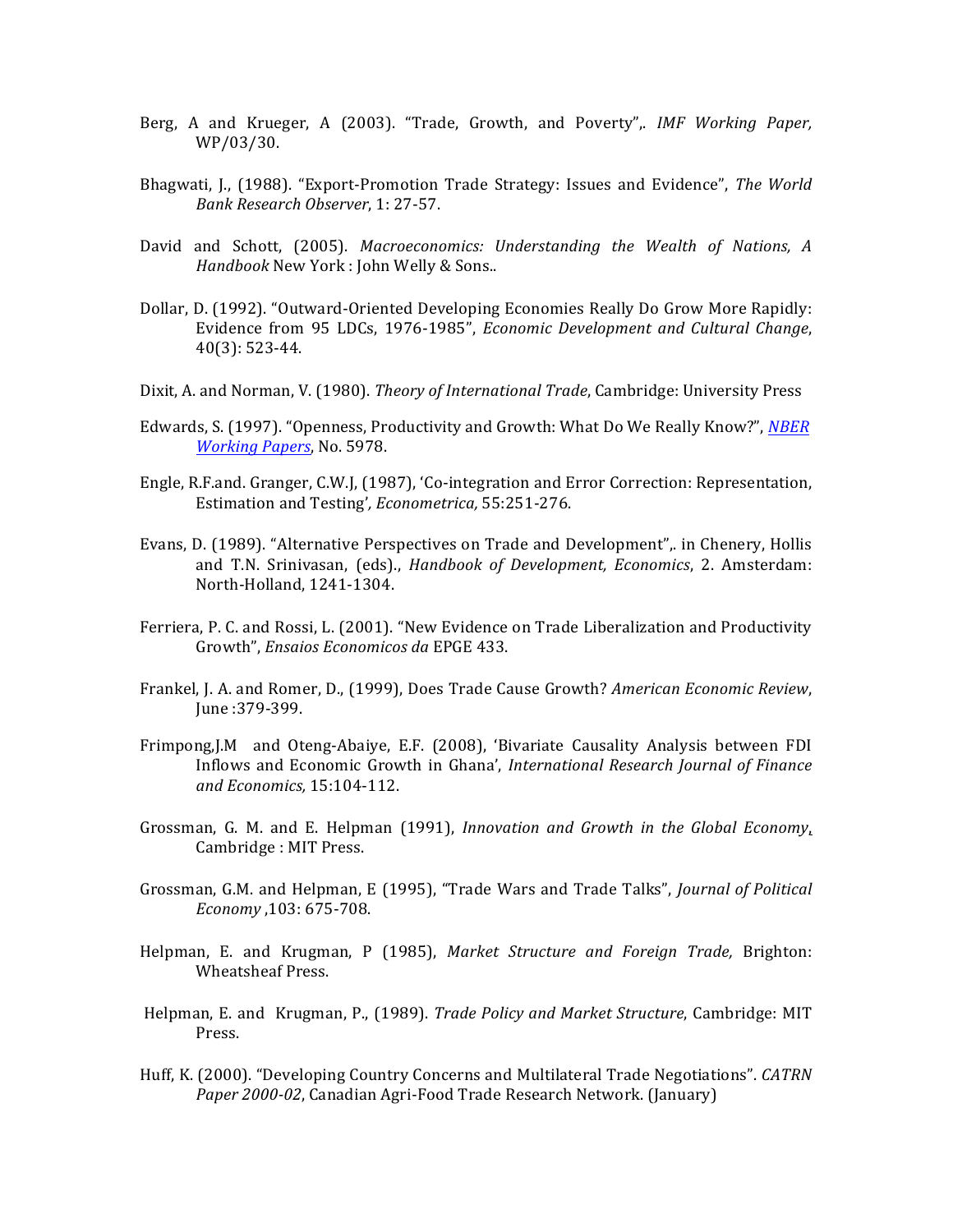- Johansen, S. and Juselius, K. (1990), 'Maximum Likelihood Estimation and Inference on Cointegration-with applications to the Demand for Money', *Oxford Bulletin of Economics and Statistics*, 52:169-210.
- Jonsson, G. and Subramanian, A. (2001), "Dynamic Gains from Trade: Evidence from South Africa", *IMF Staff Papers*, 48(1):187-224.
- Kraay, A. (1997), "Exports and Economic Performance: Evidence from a Panel of Chinese Enterprises", Mimeo, Development Research Group, The World Bank.
- Krueger, A. (1999). "The Developing Countries and Next Round of Multilateral Trade Negotiations", The World Economy, 22:909-932.
- Lee, J-W. (1996), Government Interventions and Productivity Growth, *Journal of Economic Growth*, 1(3): 391-414.
- Levine, R and Renelt, D., (1992). "A Sensitivity Analysis of Cross-Country Growth Regressions", *American Economic Review, .82* (4) :942-963.
- Luintel, K.B and Khan, M (1999), 'A Quantitative Reassessment of the Finance-Growth Nexus: Evidence from a Multivariate VAR', *Journal of Development Economics*, .60:381-405.
- Nash, J. (1993). "Trade Policy Reform Implementation in Sub-Saharan Africa: How Much Heat and How Much Light?", *Mimeograph*, The World Bank, Washington, DC.
- Narayan, P. K. (2005), 'The Saving and Investment Nexus for China: Evidence from Cointegration Tests', *Applied Economics,* 37:1979-1990.
- Osabuohien, E.S.C and Egwakhe, A.J (2008) "External Reserves and the Nigerian Economy: The Dual Folded Debate", African Journal of Business and Economic Research, .3 (2&3): 28-41.
- Osabuohien, E.S.C (2007) "Foreign Capital and Africa's Economic Progress: Facts from Nigeria and South Africa", *Journal of Banking and Finance*, 9 (1): 24-37.
- Oyejide, A., Elbadawi, I., and Collier, P., (1997), *Regional Integration and Trade Liberalization in SubSaharan Africa:Vol.1: Framework, Issues and Methodological Perspectives,* London: Macmillan.
- Pesaran M.H, Shin Y, Smith RJ. (2000), 'Structural Analysis of Vector Error Correction Models with Exogenous I(1) Variables', *Journal of Econometrics*, 97:293-343.
- Powell, W. W. & Dimaggio, P. J. (1991). The New Institutionalism in Organizational Analysis, Chicago, University of Chicago Press.
- Rehman, H.U (2007) "An Econometric Estimation of Traditional Import Demand Function for Pakistan", *Pakistan Economic and Social Review*, 45 (2): 245-256.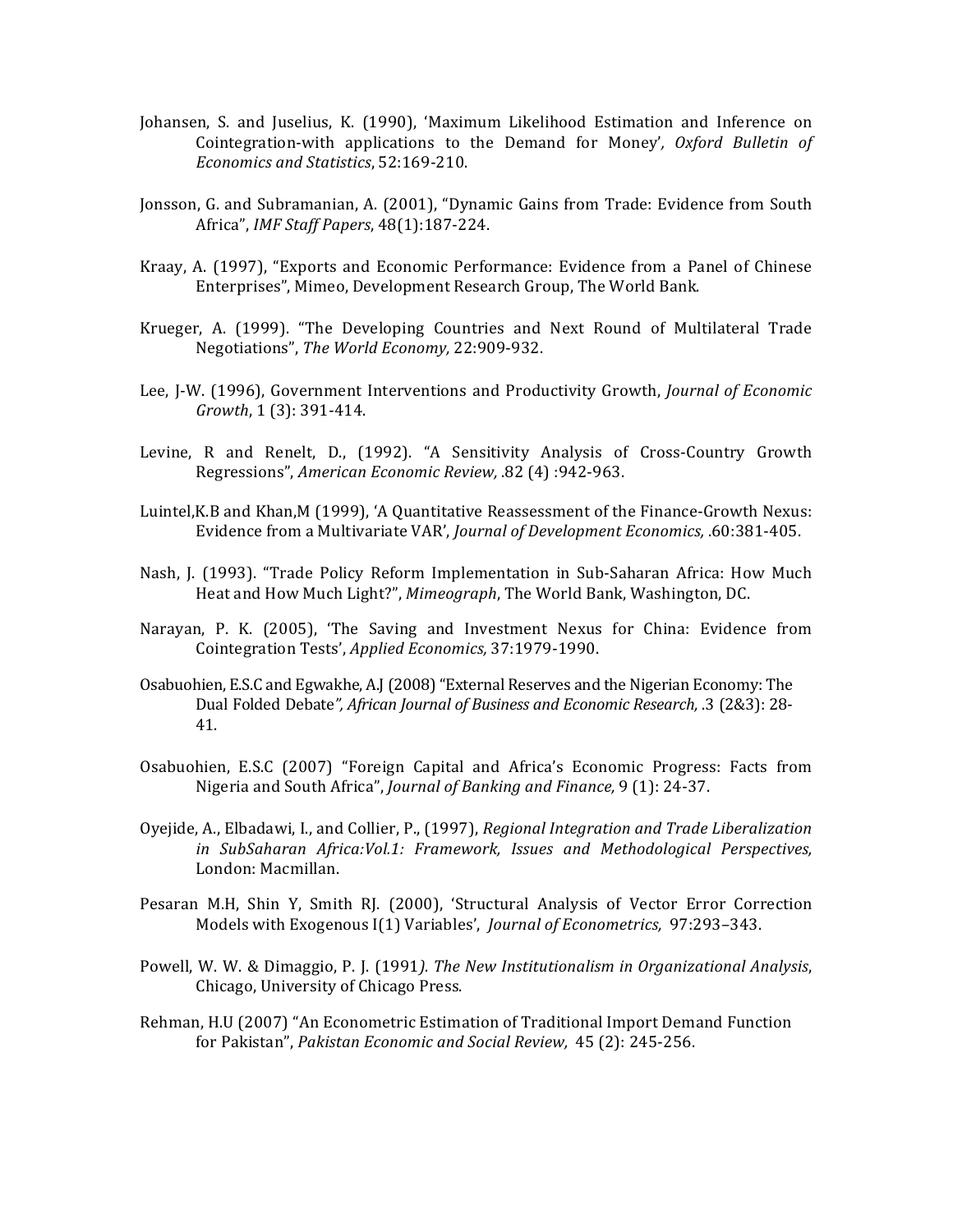- Rodriguez, F. and Rodrik, D. (2001). *Trade Policy and Economic Growth: A Sceptic's Guide to* the Cross-national Evidence, NBER Macroeconomics Annual 2000, Cambridge, Mass., MIT Press.
- Sachs, J. D. and Warner, A M. (1995), "Economic Convergence and Economic Policies", *Brookings Papers in Economic Activity*, 1: 1-95.
- Schumpeter, J. A. (1911). *The Theory of Economic Development*. Cambridge, MA: Harvard University Press, English Translation, 1934.
- Schumpeter, J.A. (1942). *Capitalism, Socialism and Democracy*. New York: Harper.
- Smith, A., (1776). An Inquiry Into the Nature and Causes of the Wealth of Nations, London.
- Solow, R. M., (1956), "A Contribution to the Theory of Economic Growth", *Quarterly Journal of Economics,* 70: 65-94.
- Solow, R. M., (1957), Technological Change and the Aggregate Production Function, *Review of Economics and Statistics,* 39: 312-320.
- Srinivasan, T.N. (2000). "Developing Countries in the World Trading System: From GATT, 1947, to the Third Ministerial Meeting of WTO, 1999", *The World Economy*, 23:437-54.
- Stiglitz, J. E., (2004). "Factor Price Equalization in a Dynamic Economy", *Journal of Political Economy*, 1970, 78(3): 456-488.
- Stiglitz, J. E., (2002). *Globalization and its Discontents*., NY: Norton and Company.
- Stern, N., (2001). *Globalization, Investment Climate and Poverty Reduction*, Mimeographed.
- Tangermann, S. and Josling, T. (1999). "The Interests of Developing Countries in the Next Round of WTO Agricultural Negotiations", *Paper prepared for the UNCTAD Workshop on Developing a Proactive and Coherent Trade Agenda for African Countries*, Pretoria. June 29-July 2.
- Taylor. A.M. (1998). "On the Costs of Inward-Looking Development: Price Distortions, Growth and Divergence in Latin America", *The Journal of Economic History*, 58 (1): 1-28.
- Toda, H.Y and Phillips, P.C.B (1993) "Vector Autoregressions and Causality", *Econometrica*, 61 (6): 1367-1393.
- Tilat, A. (2002). "Impact of Globalization and Liberalization on Growth, Employment and Poverty: A Case Study of Pakistan", *Research Paper*, World Institute for Development Economic Research (UNU-WIDER).
- United Nation Conference on Trade and Development -UNCTAD (2006) *Handbook of Statistics,* Washington DC: United Nations.